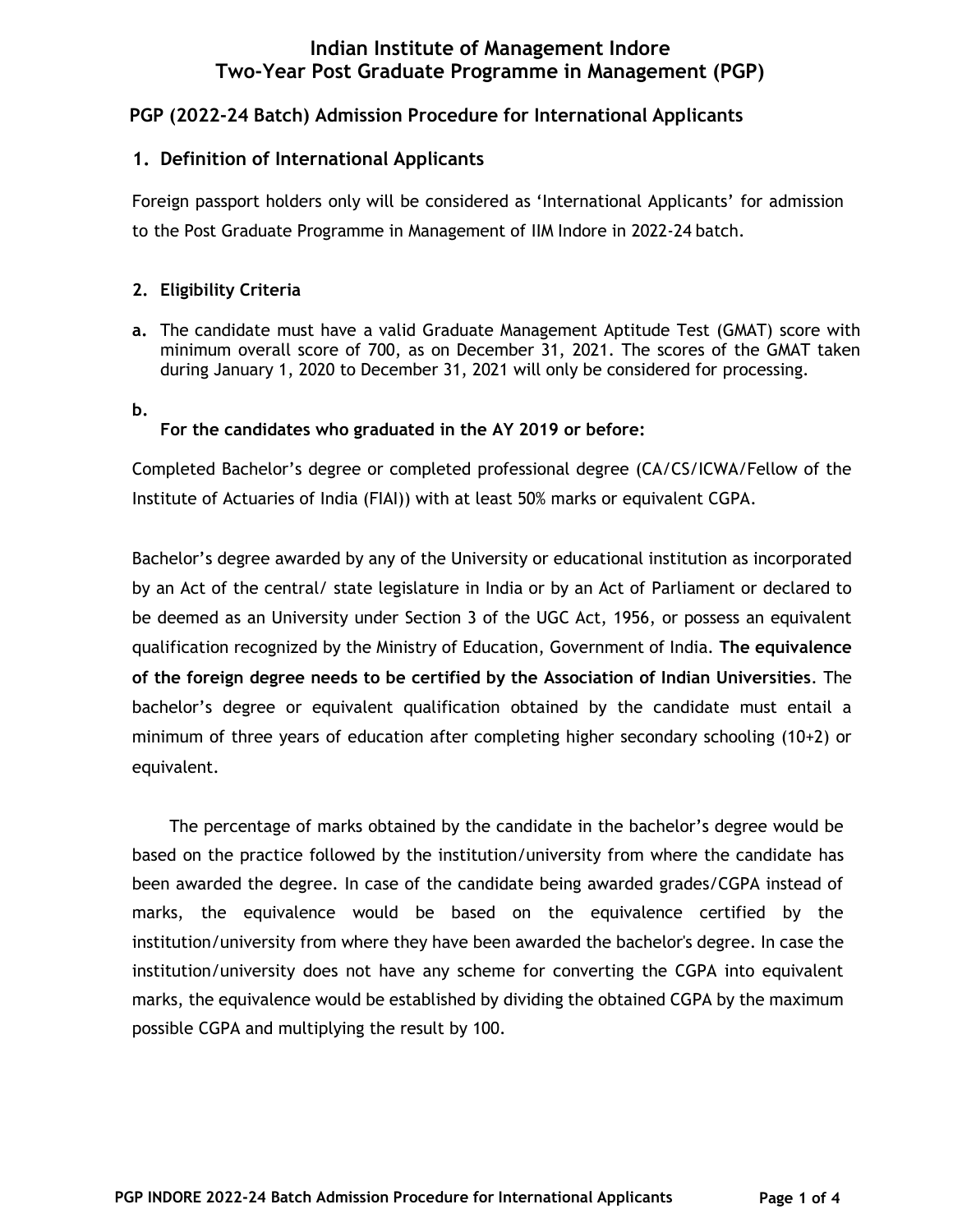#### **For the candidates graduated in the AY year 2020 or after:**

Completed Bachelor's degree or Completed professional degree (CA/CS/ICWA/Fellow of the Institute of Actuaries of India (FIAI)) with "promotion/pass" instead of "award of marks". **Note:** Considering that there could be different evaluation patterns adopted by different universities across the country (during academic year 2021 and 2022) due to covid-19 pandemic, hence Candidates with "promotion/pass" instead of "award of marks" certificates are eligible to apply (eligibility criteria of 50% marks or equivalent CGPA is relaxed). This eligibility relaxation is also applicable to those candidates who are final year students with "award" of marks.

Candidates appearing for the final year of Bachelor's degree/equivalent qualification examination and those who have completed degree requirements and are awaiting results can also apply. However, it may be noted that such candidates, if selected, will be allowed to join the programme provisionally only if they submit a course completion certificate issued by the Principal/Head of the Department/Registrar/Director of the institution/University (issued on or before June 30, 2022) stating that they have completed all the exam related requirements (the result may, however, be awaited) for obtaining the bachelor's degree/equivalent qualification on the date of issue of the certificate.

The deadline for submission of the mark-sheet and the certificate is December 31, 2022. Nonfulfilment of this condition will automatically result in the cancellation of the provisional admission. Any candidate who submits university Mark sheets which do not clearly indicate that he/she has passed the bachelor's Degree course or equivalent, and also submits Provisional Certificate from an affiliated college/institute would, in addition, be required to produce an authorization certificate from the university stating that such an affiliated college/institute is authorized/empowered to issue such a certificate on behalf of the university.

IIM Indore may verify eligibility at various stages of the selection process. Applicants should note that the mere fulfilment of the minimum eligibility criteria will not ensure consideration for shortlisting by IIM Indore. Candidates must declare and maintain a valid and unique email account and a phone number throughout the selection process.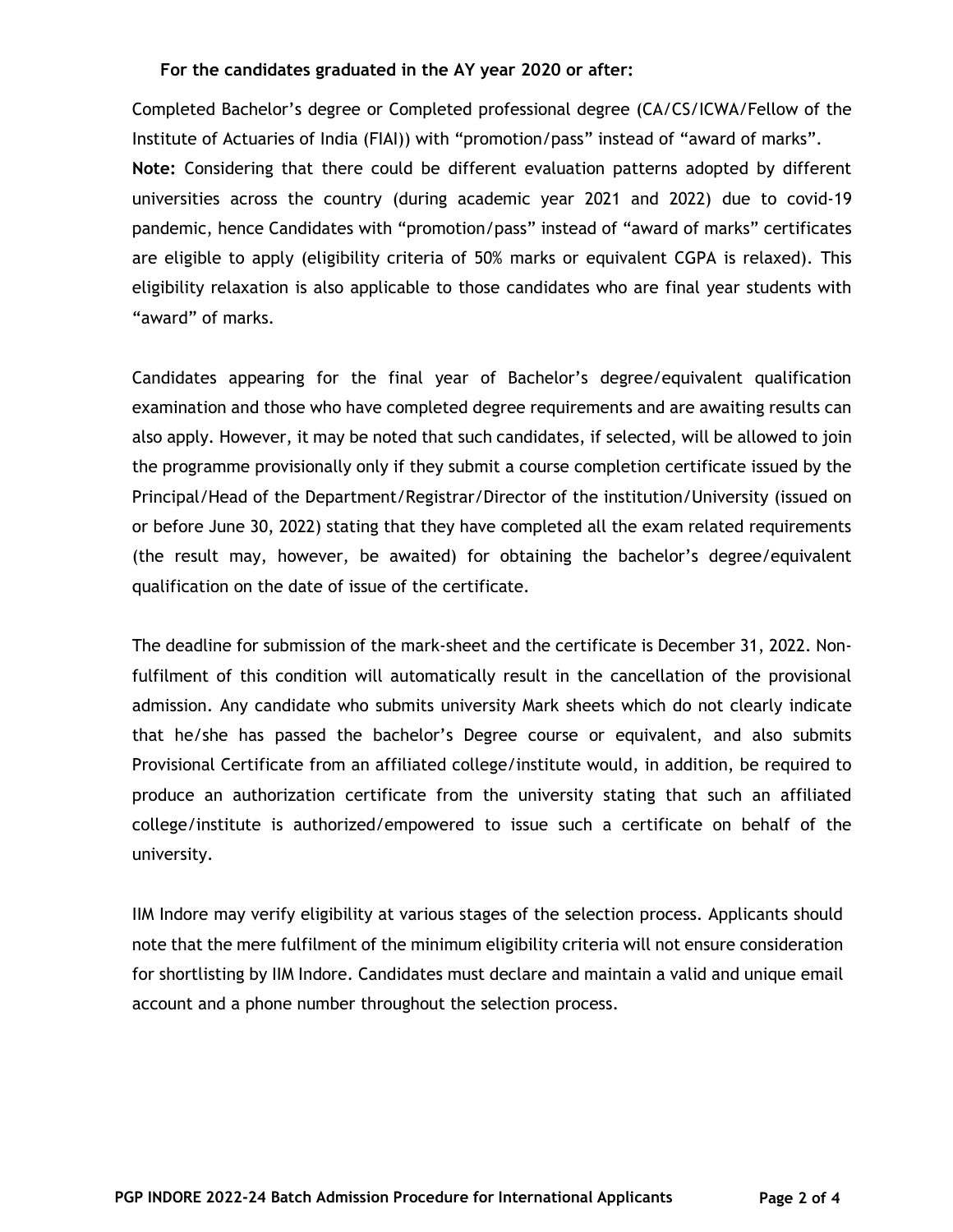### **3. Application Process**

An International Applicant, seeking admission to two year PGP of IIM Indore can take GMAT in the country of his/ her residence and apply for admission in the prescribed application form, which can be downloaded from our website.

The last date for receipt of complete application packet is **January 20, 2022**. For such applicants, the application packet must include the following set of materials:

- a) Completed Application Form [\[Download](https://www.iimidr.ac.in/wp-content/uploads/AplicationFormPGPInt.pdf) Form]
- b) Self-Attested copy of the latest GMAT scores (original to be verified at the time of interview, if selected)
- c) Self-Attested copy of the latest TOEFL score, if the medium of instruction has not been English, (original to be verified at the time of interview, if selected)
- d) Three letters of recommendation from a competent authority (Teacher/Employer). [\[Download](https://www.iimidr.ac.in/wp-content/uploads/LOII_PGP.pdf) Form]
- e) A Statement of Purpose [\[Download](https://www.iimidr.ac.in/wp-content/uploads/SoP_PGP.pdf) Form]
- f) Self-Attested photocopy of Passport
- g) A non-refundable application-processing fee of US \$100 (drawn in favor of Indian Institute of Management Indore and payable at Indore)

# **4. Selection Process**

The short-listing for Personal Interview (PI) would be done adhering to the eligibility criteria as mentioned above.

Candidates short-listed for PI will be intimated by the first week of February 2022. Individual regret letters will not be sent to applicants who are not shortlisted for PI. IIM Indore will conduct the admission interviews for the shortlisted candidates in online mode /offline (in Delhi and Mumbai only) depending on the situation.

However, IIM Indore reserves the right to change the centres at any time if the situation so warrants. Please indicate your choice of interview centre while filling-in Application Form. The candidate must make necessary travel arrangements for this purpose. Institute will not bear any expenses for attending the interview.

Candidates shortlisted for PI will have to attend PI, failing which they will be not be considered for the next stage of selection process. IIM Indore also expects a consistent and minimum performance in the different parameters of Personal Interview (PI), which will be decided by Admissions Committee. Candidates not meeting the minimum performance in any of PI parameters will not be considered for the next stage of selection process.